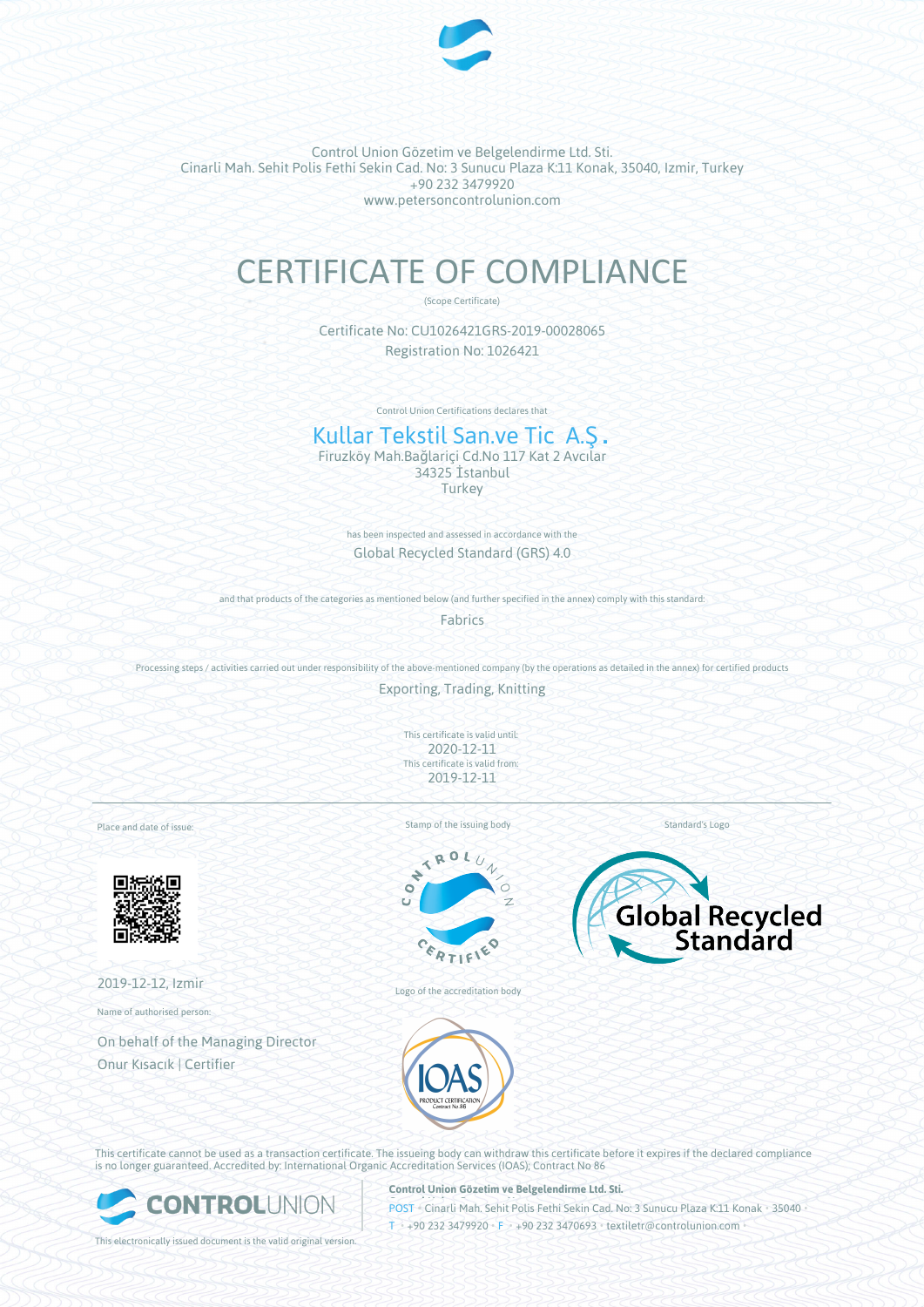

#### Control Union Gözetim ve Belgelendirme Ltd. Sti. Cinarli Mah. Sehit Polis Fethi Sekin Cad. No: 3 Sunucu Plaza K:11 Konak, 35040, Izmir, Turkey +90 232 3479920 www.petersoncontrolunion.com

## Annex to certificate no.: CU1026421GRS-2019-00028065 **Kullar Tekstil San.ve Tic A.Ş. Global Recycled Standard (GRS)**

In specific the certificate covers the following products:

| <b>Name of product</b>                                                                    | Label grade                         | <b>Processing unit(s)</b>      |
|-------------------------------------------------------------------------------------------|-------------------------------------|--------------------------------|
| Grey single jersey fabrics - 70% Organic Cotton + 30% Recycled<br>Post-consumer Polyester | Post-Consumer                       | Kullar Tekstil San.ve Tic A.S. |
| Place and date of issue:                                                                  | Stamp of the issuing body           | Standard's logo                |
|                                                                                           | ONTROL.<br>$\omega$<br>Z            | Global Recycled                |
| 2019-12-12, Izmir                                                                         | Logo of the accreditation body      |                                |
| Name of authorised person:                                                                |                                     |                                |
| On behalf of the Managing Director                                                        |                                     |                                |
| Onur Kısacık   Certifier                                                                  | PRODUCT CERTIFICA<br>Contract No.86 |                                |
|                                                                                           |                                     |                                |